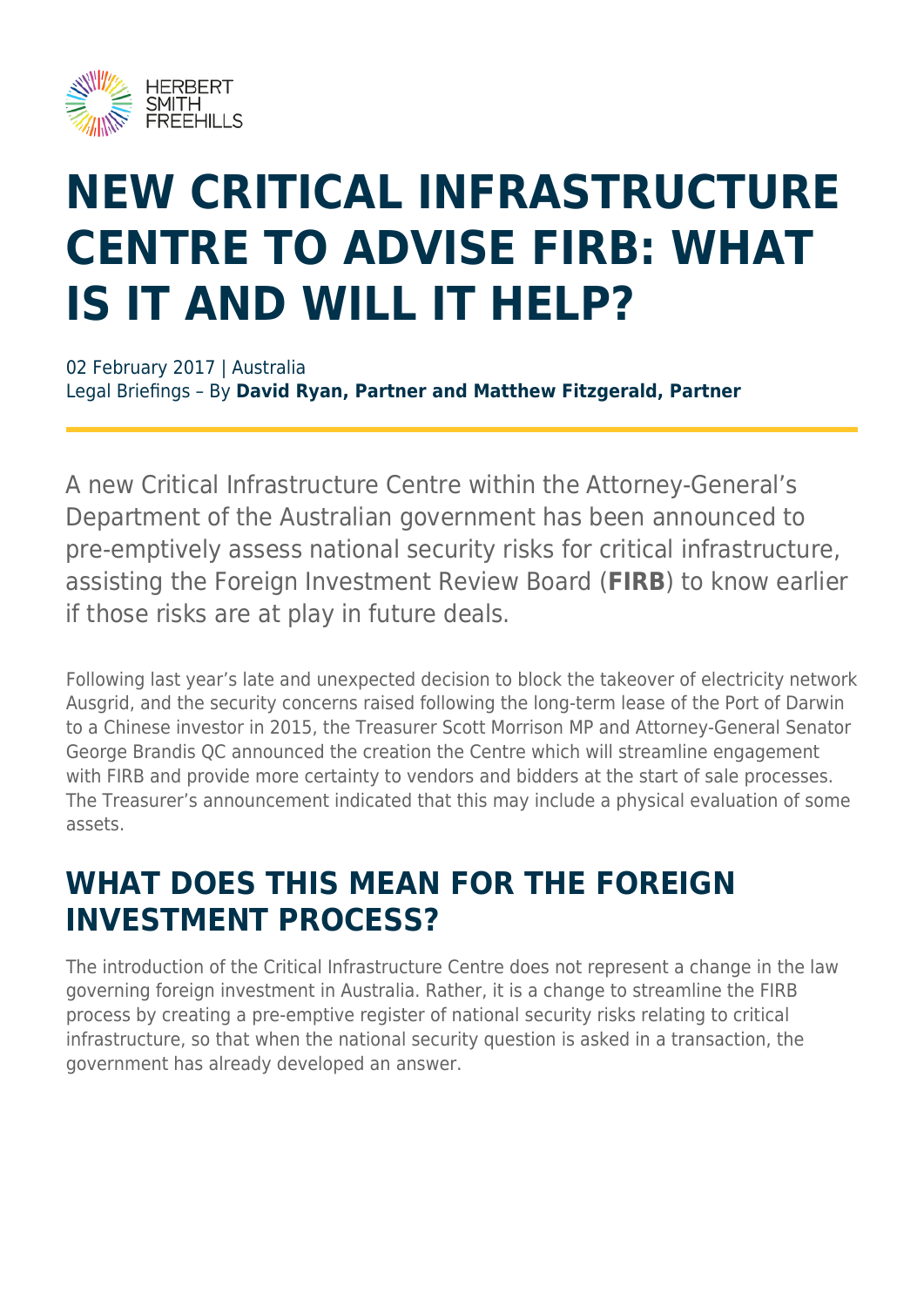We understand that the register of critical infrastructure will remain confidential given it will concern national security matters. As a result, it will not be available to potential vendors and bidders prior to a sale process. However, preliminary engagement with FIRB should be more reliable as potential national security issues with individual critical infrastructure assets should have already been identified. This should in turn allow FIRB and vendors/bidders to consider and develop acceptable mitigation strategies for the national security risks identified. The register of critical infrastructure may also see vendors undertaking greater preliminary engagement with FIRB prior to commencing a sale process.

Despite the 2016 decisions to block foreign investment in Ausgrid and agricultural group S. Kidman & Co Limited, it is worth reiterating that there have only been a handful of prohibitions of major foreign investment proposals since 2000.

However, it is possible that the new resources to be developed by the Critical Infrastructure Centre will result in a continued increase in the conditions attached to FIRB approval for major transactions, as FIRB will have more precise information on the specific risks in each sector and for each piece of infrastructure. While this approach is to be preferred to blocking deals outright, it will require special consideration and expert local advice when putting transactions and bids together and in submitting applications for FIRB approval.

#### **WILL THE CRITICAL INFRASTRUCTURE CENTRE HELP?**

Foreign investors might soon get a hint of any changes to FIRB's approach once it reaches a decision on the Cheung Kong Infrastructure consortium's takeover of the DUET Group, which owns gas and electricity distribution networks in Victoria and Western Australia. Given the DUET board recommendation of the takeover we would expect some level of confidence coming from FIRB, but DUET may still shape up as the first real test for the new approach.

If FIRB approval is given for the acquisition of this gas and electricity network, this may also help build confidence in Australia as an investment destination after the Ausgrid decision.

The future scope of the Critical Infrastructure Centre will also be interesting. Restricting analysis of national security risks for critical infrastructure to instances of acquisition by foreign investors seems to be only a small part of the issue. National security risks for critical infrastructure need to be understood for assets owned by Australian investors (including governments) and for assets already under foreign ownership. Further, exposure to national security risks for critical infrastructure necessarily linked to the ownership of the relevant asset. These assets are also exposed to risks such as cyber-security, terrorism and extreme weather events.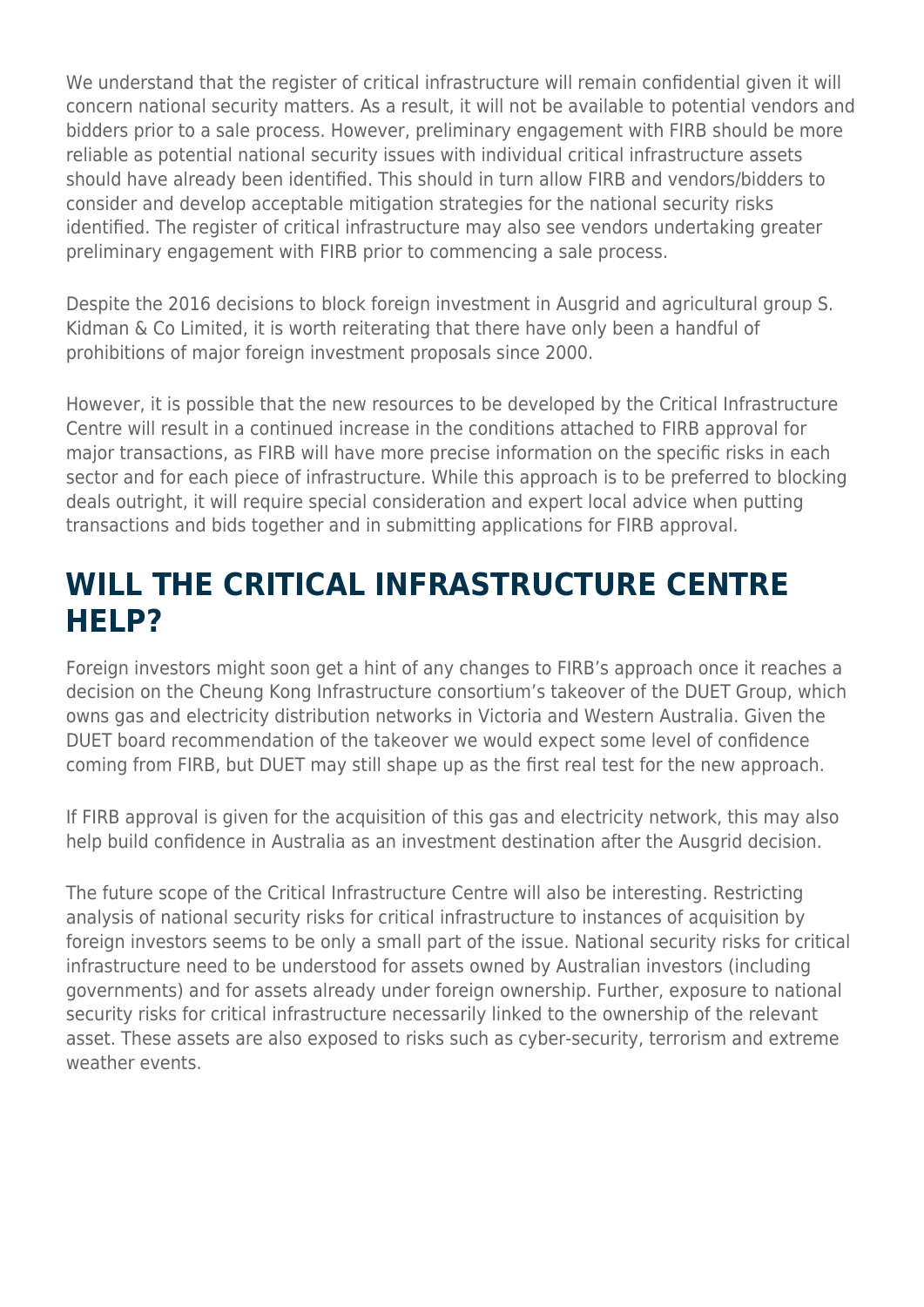It appears that the launch of the Critical Infrastructure Centre in the context of FIRB approvals is only an initial step and a direct response to the perceived process failings of the Ausgrid and Port of Darwin processes. In the longer term we expect to see the Critical Infrastructure Centre take a broader role to assessing all national security risks for critical infrastructure. This role may be similar to the US Department of Homeland Security's policies regarding critical infrastructure security and resilience (see <https://www.dhs.gov/critical-infrastructure-sectors>). Those policies apply to 16 different critical infrastructure sectors, which may again signal the future scope and direction of the Critical Infrastructure Centre.

Infrastructure owners, operators and potential bidders will be watching closely as the Critical Infrastructure Centre takes shape. The limited details provided in the announcement are to be expanded upon in an upcoming discussion paper, which will seek feedback on the challenges faced in this area, and give investors a better idea of future directions for Australia's foreign investment framework and for the assessment of national security risks for critical infrastructure more generally.

#### **BACKGROUND**

National security concerns have continued to emerge as a crucial issue for Australia's foreign investment approval framework, and have remained a focus of the Commonwealth Government since the long-term lease of the Port of Darwin.

That lease was exempt from FIRB approval as it was conducted by the Northern Territory Government, but drew criticism particularly since the United States has defence interests in nearby facilities. Following this, the foreign investment rules were tightened to require FIRB approval for all acquisitions of critical infrastructure by foreign persons, including for transactions by State and Territory governments.

The issue came to the fore again when the Treasurer blocked the proposed acquisition of a 50.4% interest in Ausgrid, the New South Wales electricity transmission and distribution business, by investors from mainland China and Hong Kong, in August 2016. The sale was blocked on national security grounds (with specific details not released due to security clearance issues). To the dismay of both the State of New South Wales and the bidders, these national security grounds appear to have only been identified very late in the Ausgrid bid process. The Ausgrid decision was made more even difficult because the specific national security issues were not disclosed and are not immediately evident from the nature of the asset.

The Treasurer noted that the issues were inherent to the asset itself, rather than the identity of the acquirers. However, notwithstanding this the Chinese Ministry of Commerce issued a statement raising concerns about a chilling effect on investment in Australia if the foreign investment criteria for future sales processes are not clear from the outset.

This problem, of only discovering crucial national security concerns once the process is already underway, appears to be the target of this week's announcement. **Important details of the announcement include:**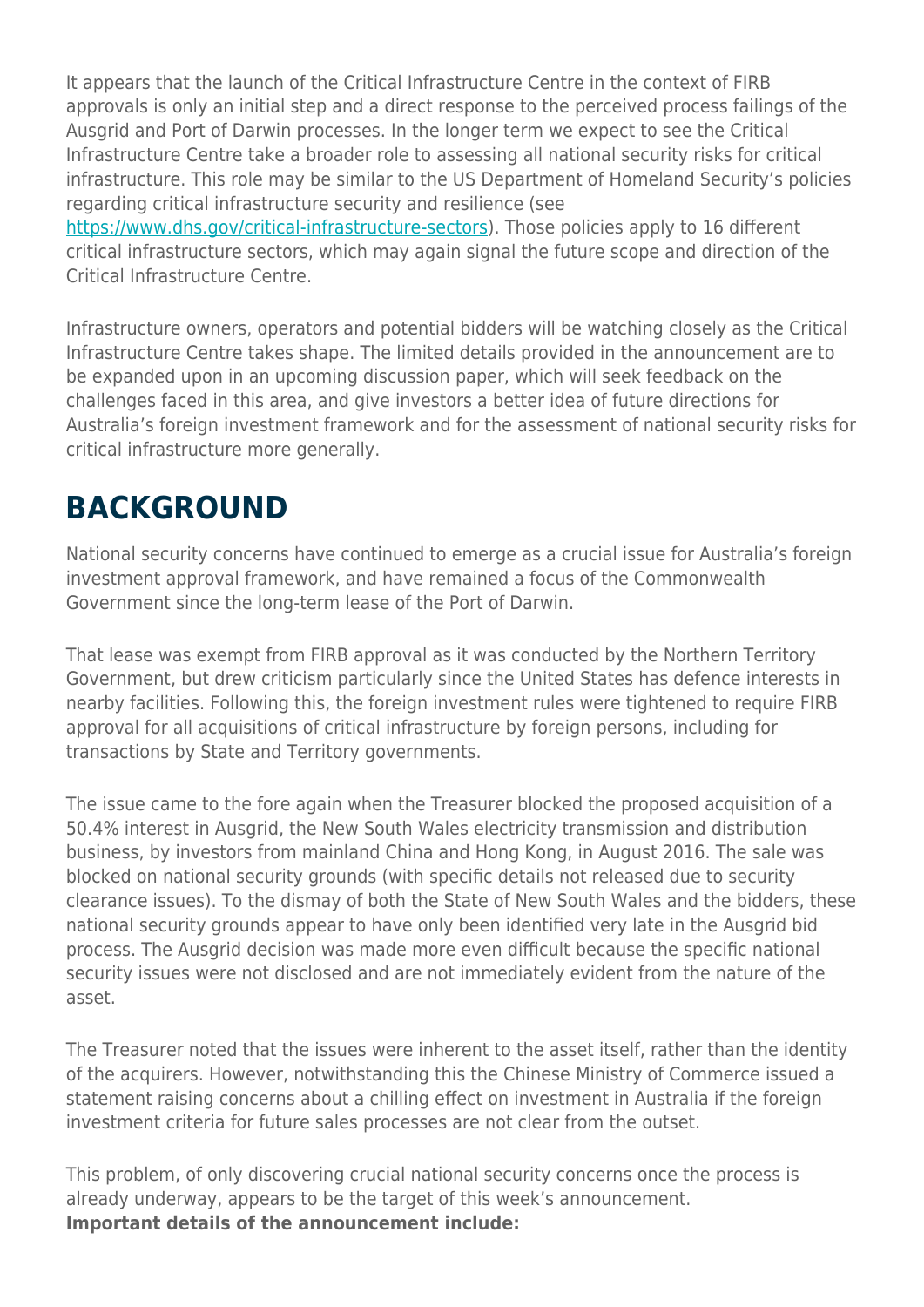- The Centre will be within the Attorney-General's Department (rather than within FIRB), meaning its focus will be firmly on gathering information on national security matters, especially from the Department of Defence and Australia's intelligence agencies.
- The Centre will develop and maintain a register of critical infrastructure and risk assessments.
- The Centre's first task is releasing a discussion paper to outline the challenges it faces and seek feedback from State governments, infrastructure owners and operators and bidders.